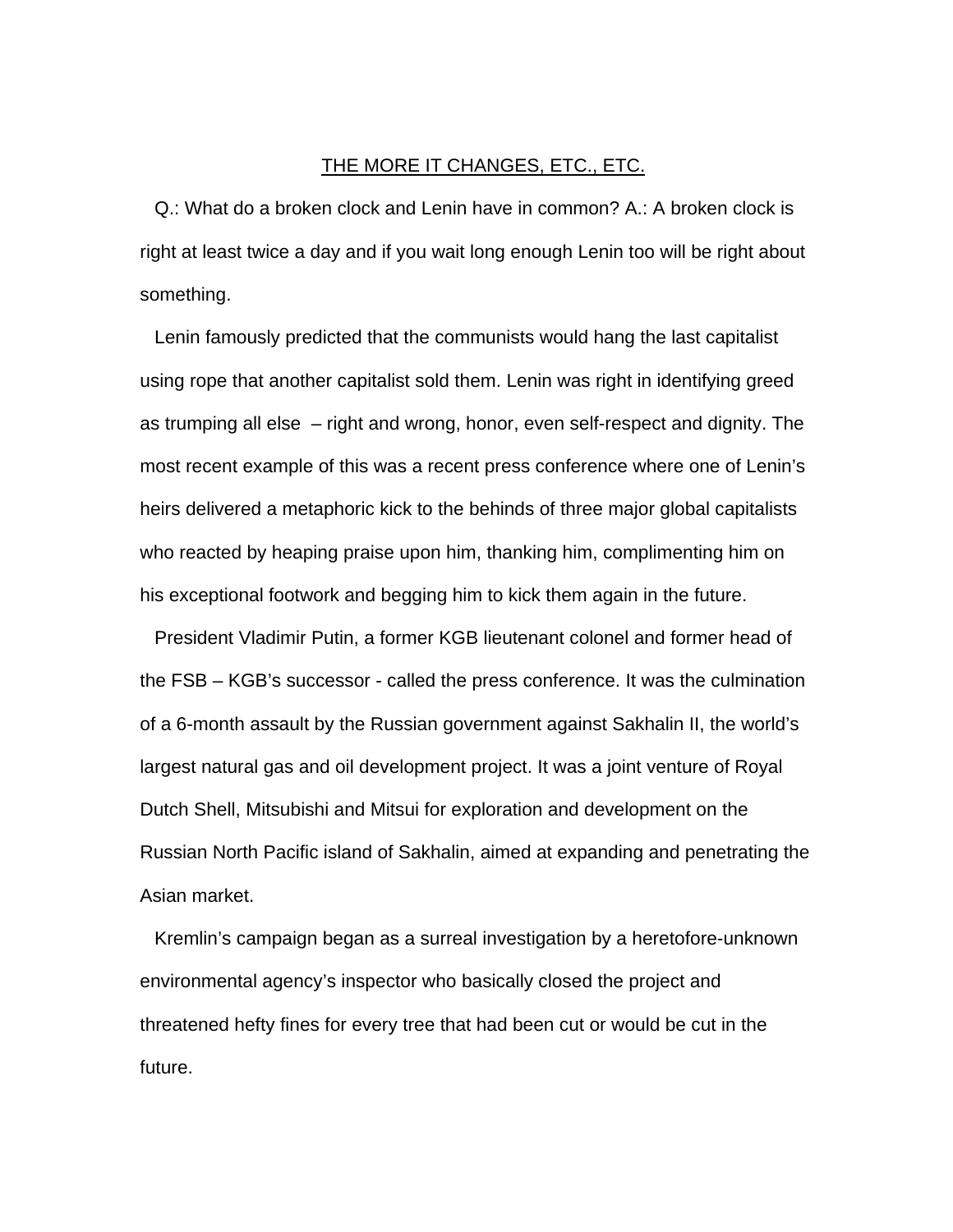After the initial shock it became obvious that the campaign was a transparent attempt by the Kremlin to take over the project and transfer it to the state Gazprom oil and gas entity. It was also clear that the West had no leverage except quiet diplomacy and persuasion. The U.S. and European governments filed protests, warned, cautioned and initiated meetings and conferences in a search for an equitable solution. The Kremlin ignored it all and, inevitably, it won.

Russia's economic self-confidence has increased immeasurably since the collapse of the Soviet Union 15 years ago. It has been bolstered by the increase of the price of oil and heavy European reliance on Russian natural gas. Russia has become indifferent to criticism that once may have affected its behavior and the world has grown to accept this new reality.

Russia began 2006 by shutting off the flow of natural gas by Ukrainian pipelines to Europe while demanding a large price increase from both Ukraine and the Europeans. The Europeans protested and vice president Cheney accused the Russians of using oil and gas as "tools of intimidation and blackmail." Russia wasn't impressed, the price paid to Gazprom was increased to meet Russian demands and, parenthetically, Ukraine was reminded that there were severe consequences to becoming too cozy with the West.

In a symbolic balancing act, Russia ended 2006 by shutting off the pipelines running through Belarus – which until recently was believed to be a close Russian ally. Friendship apparently didn't trump greed: Belarus had its gas price doubled.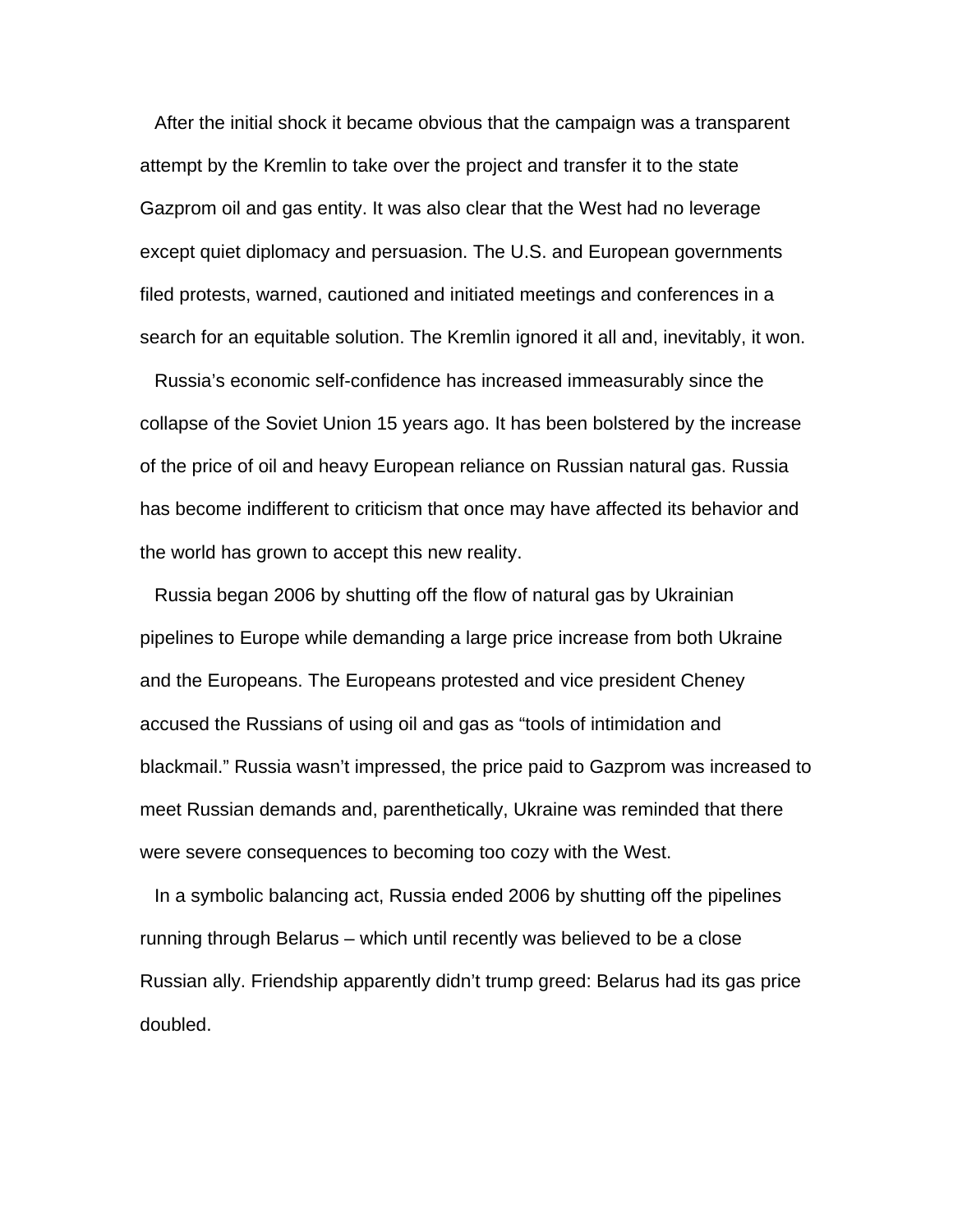Meanwhile, the three foreign companies that had been dispossessed had no criticism of Russia or Putin when it was announced that 50% plus 1 shares of the project would be sold to Gazprom at the discounted price of \$7.45 billion.

The chief executive of Royal Shell, Jeroen van der Veer, thanked Putin profusely for "his support" and proclaimed the surrender of control to Gazprom, "a historic occasion."

In his turn – Surprise! Surprise! - Putin magnanimously declared that the project's environmental problems could now "be considered to be resolved."

An energy analyst at a Moscow investment firm said that many foreign investors were disappointed by their experience in Russia but that this didn't deter them from trying again and that Shell is still hoping to win access to other Russian oil and gas fields in the future.

In surrendering to pressure, the Sakhalin II investors were certainly aware of what befell companies that resisted Kremlin pressure. Yukos, a major Russian oil company, was taken over by Gazprom and gutted into insignificance and bankruptcy while its CEO, Khodorkovsky, once Russia's wealthiest man, is serving a long prison term in Siberia.

The Russian arrogance is not confined to economics – murder of opponents is no longer confined to Russia – Litvinenko's poisoning in London shows that no place is really safe. Moreover, the British government has been very reluctant to say anything critical to Russia even though Litvinenko was a British citizen murdered on British soil and British police were hampered in their investigation in Moscow.